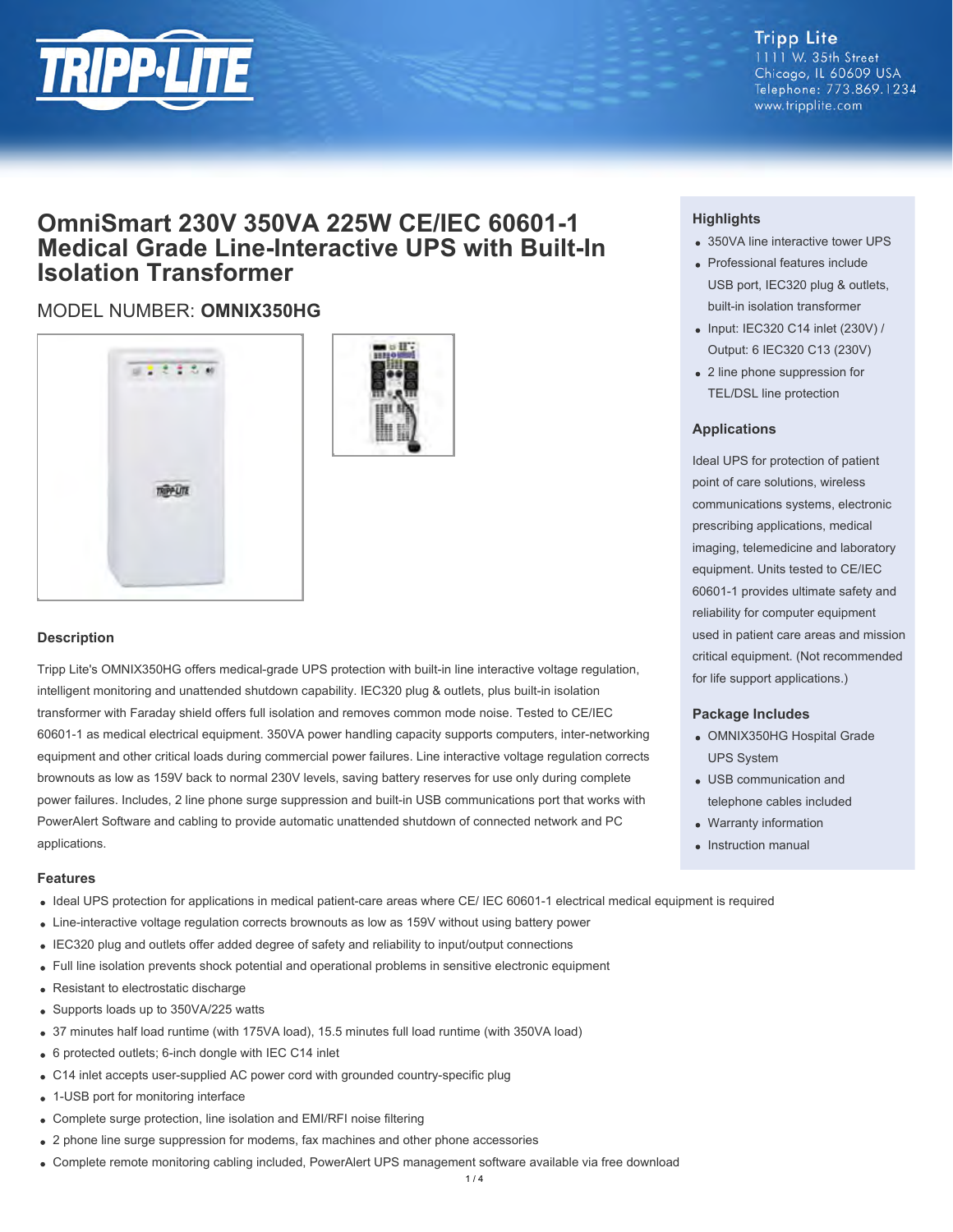

- 4 diagnostic LEDs indicate AC present, on battery, voltage correction & battery low/replace
- Battery replacement door and back panel equipotential connection (grounding lug)

# **Specifications**

| <b>OUTPUT</b>                                 |                                                                                                  |  |
|-----------------------------------------------|--------------------------------------------------------------------------------------------------|--|
| Output Volt Amp Capacity (VA)                 | 350                                                                                              |  |
| Output Watt Capacity (Watts)                  | 225                                                                                              |  |
| Nominal Output Voltage(s)<br>Supported        | 220V; 230V; 240V                                                                                 |  |
| Nominal Voltage Details                       | 230v nominal inverter output voltage                                                             |  |
| <b>Frequency Compatibility</b>                | 50 / 60 Hz                                                                                       |  |
| <b>Frequency Compatibility Details</b>        | Automatic frequency selection                                                                    |  |
| Output Voltage Regulation (Line<br>Mode)      | $-18\%, +8\%$                                                                                    |  |
| <b>Output Receptacles</b>                     | $(6)$ C <sub>13</sub>                                                                            |  |
| Output AC Waveform (Battery Mode)             | PWM sine wave                                                                                    |  |
| <b>INPUT</b>                                  |                                                                                                  |  |
| Rated input current (Maximum Load)            | 1.8A                                                                                             |  |
| Nominal Input Voltage(s) Supported            | <b>230V AC</b>                                                                                   |  |
| <b>UPS Input Connection Type</b>              | C14 inlet                                                                                        |  |
| <b>UPS Input Connection Description</b>       | C14 inlet accepts user-supplied AC power cord with grounded country-specific plug                |  |
| UPS Input Cord Length (ft.)                   | 6 inch dongle, 16 gauge                                                                          |  |
| UPS Input Cord Length (m)                     | 1.83                                                                                             |  |
| Recommended Electrical Service                | 10A 230V                                                                                         |  |
| Voltage Compatibility (VAC)                   | 230                                                                                              |  |
| Input Phase                                   | Single-Phase                                                                                     |  |
| <b>BATTERY</b>                                |                                                                                                  |  |
| Full Load Runtime (min.)                      | 15.5 min. (225w)                                                                                 |  |
| Half Load Runtime (min.)                      | 37 min. (115w)                                                                                   |  |
| DC System Voltage (VDC)                       | 12                                                                                               |  |
| Battery Recharge Rate (Included<br>Batteries) | Less than 7.2 hours from 10% to 90%                                                              |  |
| Internal UPS Replacement Battery<br>Cartridge | RBC52 (quantity 2)                                                                               |  |
| <b>Battery Access</b>                         | Battery access door allows hot-swap battery replacement without powering connected equipment off |  |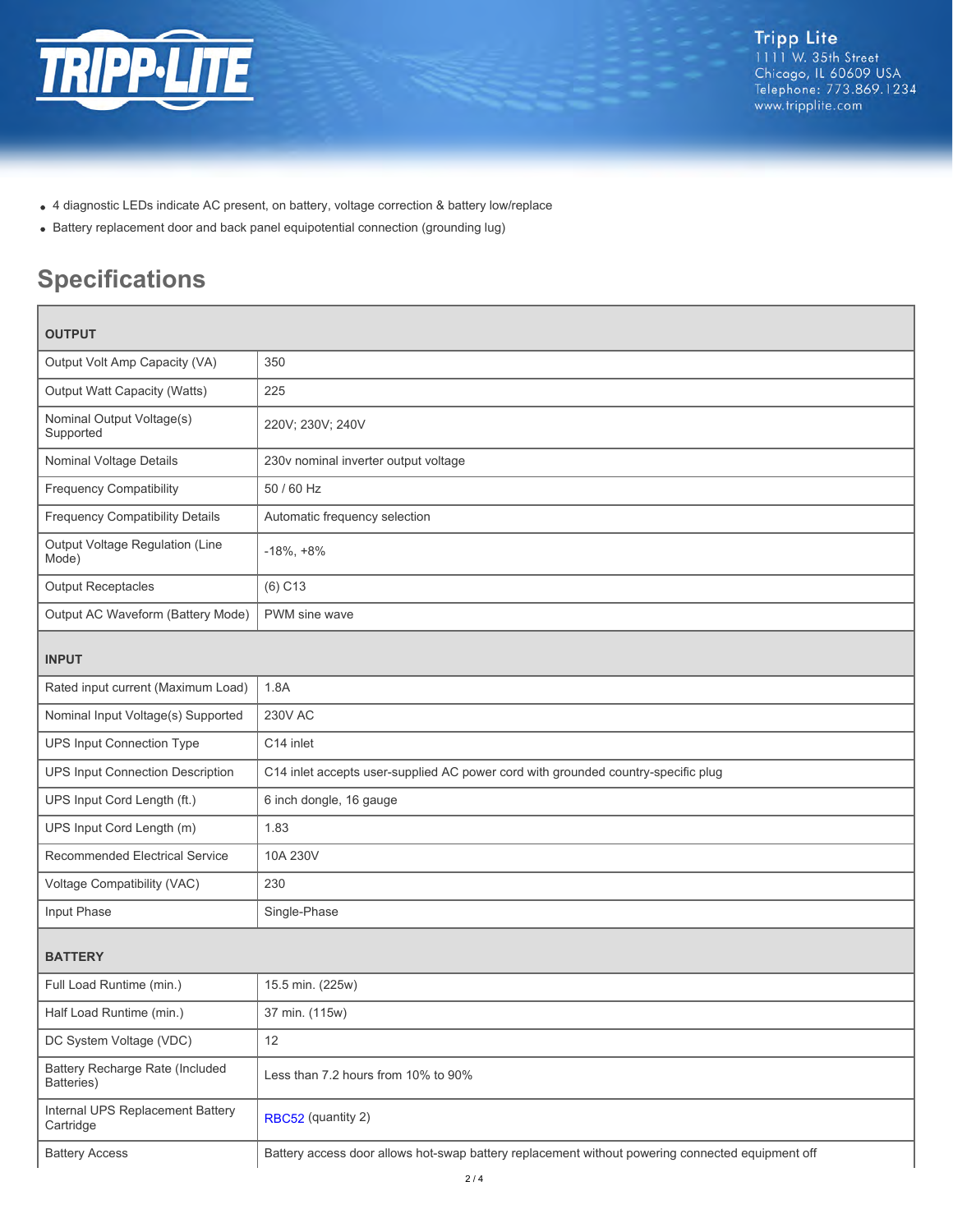

| Typical Battery Lifespan                                         | 3-6 years, depending on usage                                                                                                                                                                             |  |
|------------------------------------------------------------------|-----------------------------------------------------------------------------------------------------------------------------------------------------------------------------------------------------------|--|
| <b>VOLTAGE REGULATION</b>                                        |                                                                                                                                                                                                           |  |
| Voltage Regulation Description                                   | Line interactive UPS offers a single boost level of brownout correction to maintain usable, computer grade output                                                                                         |  |
| <b>Undervoltage Correction</b>                                   | Input voltages between 159 and 199 are boosted by 14%                                                                                                                                                     |  |
| <b>USER INTERFACE, ALERTS &amp; CONTROLS</b>                     |                                                                                                                                                                                                           |  |
| <b>Switches</b>                                                  | Yes, includes 2 front panel mounted push-button switches for system enable, self-test and alarm cancel functions                                                                                          |  |
| Audible Alarm                                                    | Audible alarm indicates power failure conditions, silenceable via alarm cancel switch. Once cancelled, alarm will<br>resume when approximately 2 minutes of battery operation remain (assuming full load) |  |
| <b>LED</b> Indicators                                            | 4 LEDs indicate line power, battery power, overload and battery low/replace status                                                                                                                        |  |
| <b>SURGE / NOISE SUPPRESSION</b>                                 |                                                                                                                                                                                                           |  |
| EMI / RFI AC Noise Suppression                                   | Yes                                                                                                                                                                                                       |  |
| AC Suppression Response Time                                     | Instantaneous                                                                                                                                                                                             |  |
| Dataline Suppression                                             | 2-Line Tel/DSL                                                                                                                                                                                            |  |
| <b>PHYSICAL</b>                                                  |                                                                                                                                                                                                           |  |
| Installation Form Factors Supported<br>with Included Accessories | Tower                                                                                                                                                                                                     |  |
| Installation Form Factors Supported<br>with Optional Accessories | Wallmount (UPSWM - tower mounting kit)                                                                                                                                                                    |  |
| Primary Form Factor                                              | Tower                                                                                                                                                                                                     |  |
| <b>UPS Power Module Dimensions</b><br>(hwd, in.)                 | $10.6 \times 5.2 \times 7.4$                                                                                                                                                                              |  |
| <b>UPS Power Module Dimensions</b><br>(hwd, cm)                  | 26.9 x 13.1 x 18.8                                                                                                                                                                                        |  |
| UPS Power Module Weight (lbs.)                                   | 25.4                                                                                                                                                                                                      |  |
| UPS Power Module Weight (kg)                                     | 11.5                                                                                                                                                                                                      |  |
| UPS Shipping Dimensions (hwd / in.)                              | 14.1 x 10.4 x 8.2                                                                                                                                                                                         |  |
| UPS Shipping Dimensions (hwd /<br>cm)                            | 35.9 x 26.5 x 20.9                                                                                                                                                                                        |  |
| Shipping Weight (lbs.)                                           | 27.4                                                                                                                                                                                                      |  |
| Shipping Weight (kg)                                             | 12.3                                                                                                                                                                                                      |  |
| Cooling Method                                                   | Convection                                                                                                                                                                                                |  |
| <b>UPS Housing Material</b>                                      | <b>PVC</b>                                                                                                                                                                                                |  |
| <b>ENVIRONMENTAL</b>                                             |                                                                                                                                                                                                           |  |
| <b>Operating Temperature Range</b>                               | +32 to +104 degrees Fahrenheit / 0 to +40 degrees Celsius                                                                                                                                                 |  |